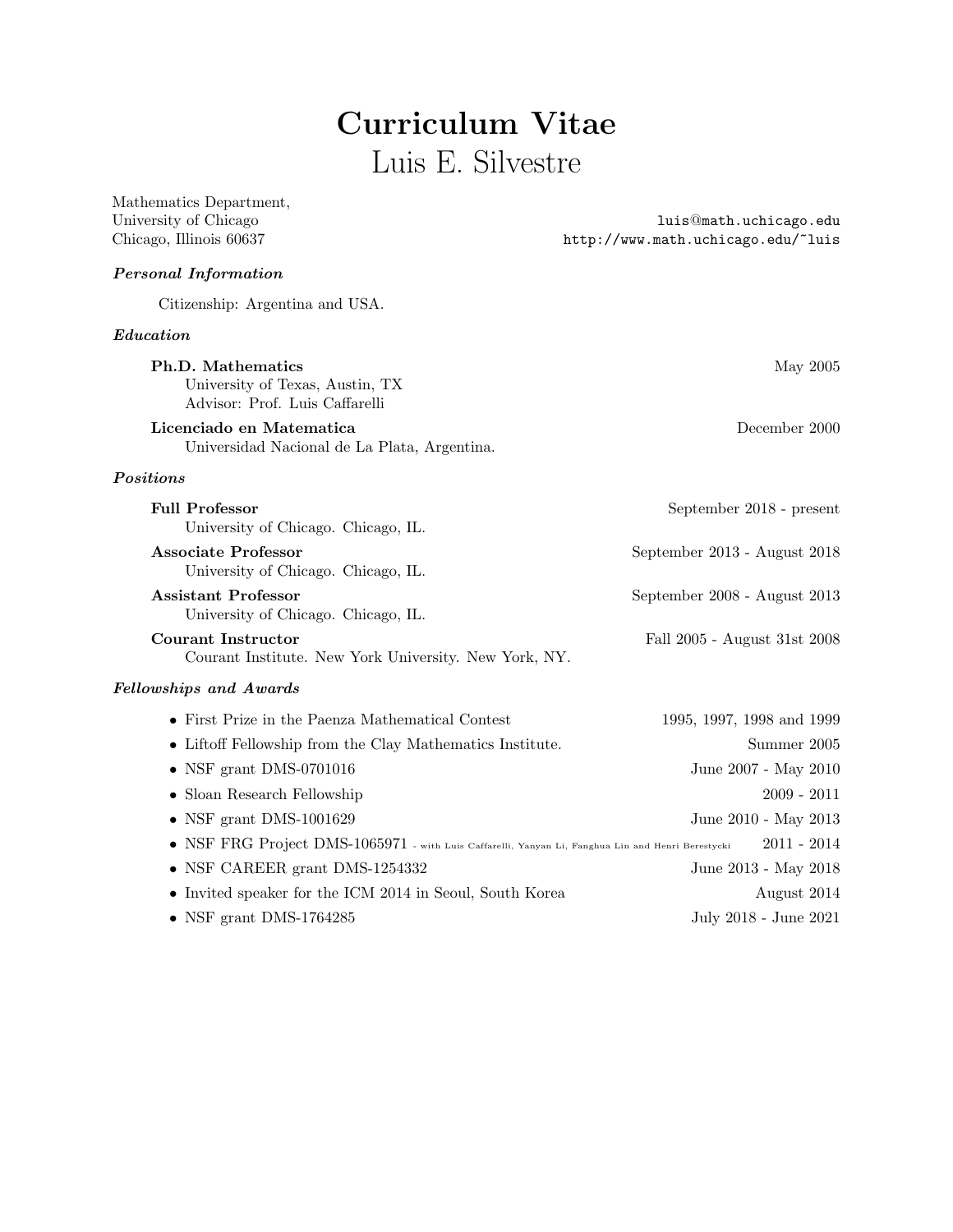#### Publications

- 1. Coercivity estimates for integro-differential operators. Jamil Chaker and Luis Silvestre. Submitted.
- 2. Gaussian lower bounds for the Boltzmann equation without cut-off. Cyril Imbert, Clement Mouhot and Luis Silvestre. Submitted.
- 3. The Schauder estimate for kinetic integral equations. Cyril Imbert and Luis Silvestre. Submitted.
- 4. Multi-dimensional Burgers equation with unbounded initial data: well-posedness and dispersive estimates. Denis Serre and Luis Silvestre. Archive of Rational Mechanics and Analysis. Accepted for publication.
- 5. Decay estimates for large velocities in the Boltzmann equation without cut-off. Cyril Imbert, Clement Mouhot and Luis Silvestre. Submitted.
- 6. Oscillation properties of scalar conservation laws. Luis Silvestre. Communications on Pure and Applied Mathematics. 72 (2019), no. 6, 13211348.
- 7. Global a priori estimates for the inhomogeneous Landau equation with moderately soft potentials. Stephen Cameron, Stanley Snelson and Luis Silvestre. Annales de l'Institut Henri Poincare (C) Anal. Non Lineaire. 35 (2018), no. 3,
- 8. The Weak Harnack inequality for the Boltzmann equation without cut-off. Cyril Imbert and Luis Silvestre. Journal of the European Mathematical Society. Accepted for publication.
- 9. Hölder gradient estimates for a class of singular or degenerate parabolic equations. Cyril Imbert, Tianling Jin and Luis Silvestre. Advances in Nonlinear Analysis. 8 (2019), no. 1, 845867.
- 10. Upper bounds for parabolic equations and the Landau equation. Luis Silvestre. Journal of Differential Equations 262 (2017), no. 3, 3034-3055.
- 11. An integro-differential equation without continuous solutions. Luis Silvestre and Stanley Snelson. Mathematical Research letters 23 (2016), no. 4, 1157-1166.
- 12. Hlder gradient estimates for parabolic homogeneous p-Laplacian equations. Tianling Jin and Luis Silvestre. Journal de Mathematiques Pures et Appliquees. (9) 108 (2017), no. 1.
- 13. Regularity estimates for fully non linear elliptic equations which are asymptotically convex. Luis Silvestre and Eduardo Teixeira. Progress in Nonlinear Differential Equations and their Applications, 86, Birkhäuser/Springer, Cham, 2015.
- 14. A new regularization mechanism for the Boltzmann equation without cut-off. Luis Silvestre. Communications in Mathematical Physics 348 (2016), no. 1, 69-100.
- 15. Regularity for parabolic integro-differential equations with very irregular kernels. Russell Schwab and Luis Silvestre. Analysis and PDE 9 (2016), no. 3, 727-772.
- 16. Propagation in a non local reaction diffusion equation with spatial and genetic trait structure. Henri Berestycki, Tianling Jin and Luis Silvestre. Nonlinearity 29 (2016), no. 4, 1434-1466.
- 17. Regularity estimates for parabolic integro- differential equations and applications. Luis Silvestre. Proceedings of the ICM 2014.
- 18. On a transport equation with nonlocal drift. Luis Silvestre and Vlad Vicol. Transactions of the American Mathematical Society 368 (2016), no. 9, 6159-6188.
- 19. A non local Monge-Ampere equation. Luis Caffarelli and Luis Silvestre. Communications in Analysis and Geometry 24 (2016), no. 2, 307-335.
- 20. On Landis' conjecture in the plane Carlos Kenig, Luis Silvestre and Jenn-Nan Wang. Communications in Partial Differential Equations. 40 (2015), no. 4, 766-789.
- 21. Overdetermined problems for fully nonlinear elliptic equations. L. Silvestre and B. Sirakov. Calculus of Variations and PDE. 54 (2015), no. 1, 989-1007.
- 22. Boundary regularity for viscosity solutions of fully nonlinear elliptic equations. L. Silvestre and Boyan Sirakov. Communications in Partial Differential Equations. 39 (2014), no. 9, 1694-1717.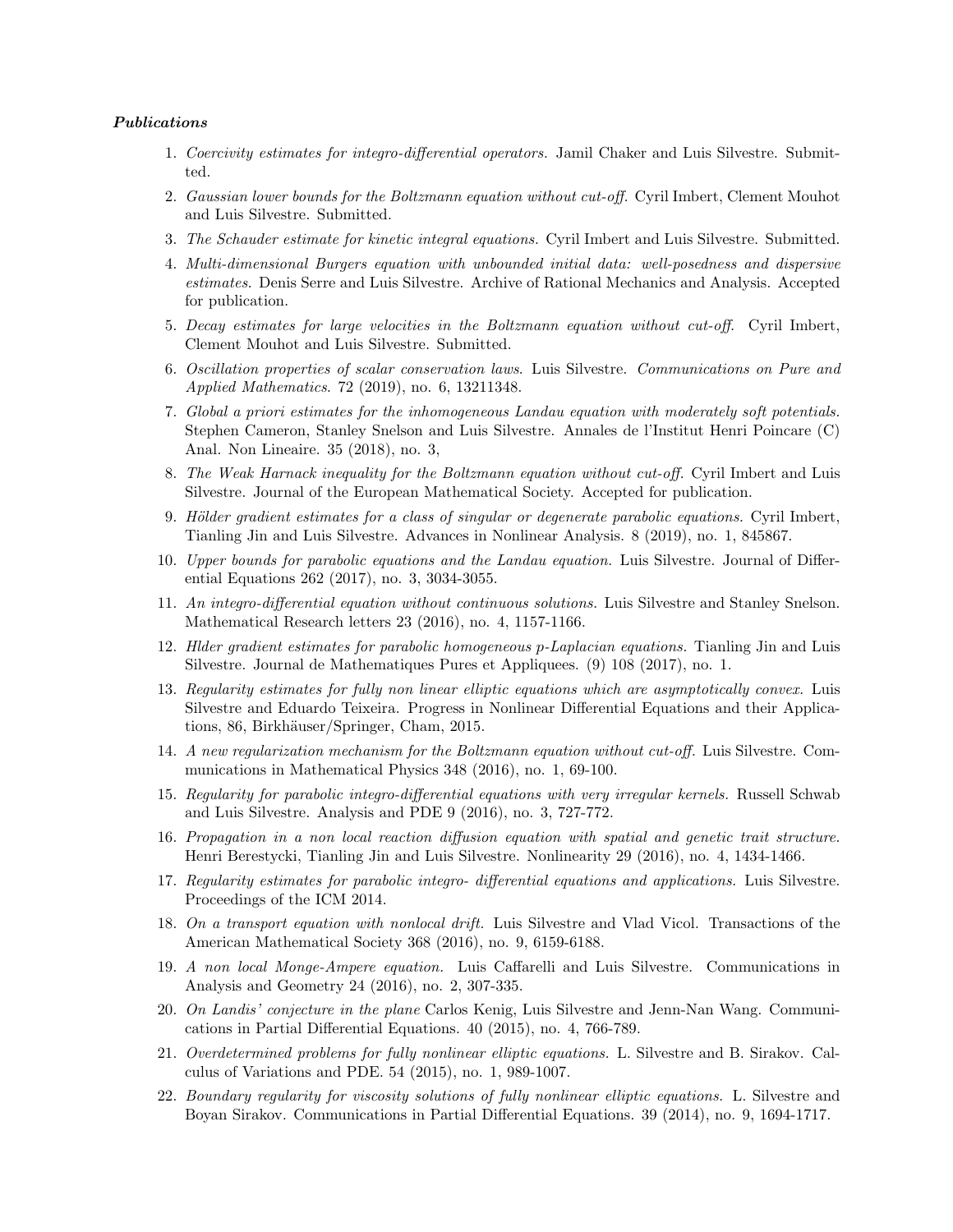- 23. Estimates on elliptic equations that hold only where the gradient is large. C. Imbert and L. Silvestre. Journal of the European Mathematical Society 18 (2016), no. 6, 1321-1338.
- 24. Uniqueness of radial solutions for the fractional Laplacian. R. L. Frank, E. Lenzmann and L. Silvestre. Communications on Pure and Applied Mathematics 69 (2016), no. 9, 1671-1726.
- 25. Holder regularity for generalized master equations with rough kernels. L. Caffarelli and L. Silvestre. Advances in Analysis: The Legacy of Elias M. Stein. Princeton University Press, 2014.
- 26. On the loss of continuity for super-critical drift-diffusion equations. L. Silvestre, V. Vicol, A. Zlatos. Archive of Rational Mechanics and Analysis. 207 (2013), no. 3, 845-877.
- 27. Global well-posedness of slightly supercritical active scalar equations. M. Dabkowski, A. Kiselev, L Silvestre and V. Vicol. Analysis and PDE. 7 (2014), no. 1, 43-72.
- 28.  $C^{1,\alpha}$  regularity of solutions of degenerate fully non-linear elliptic equations. C. Imbert and L. Silvestre. Advances in Mathematics. 233 (2013), 196-206.
- 29. Holder continuity to Hamilton-Jacobi equations with superquadratic growth in the gradient and unbounded right-hand side. P. Cardaliaguet and L. Silvestre. Communications in Partial Differential Equations. 37 (2012), no. 9, 1668–1688.
- 30. Partial regularity of solutions of fully nonlinear uniformly elliptic equations. S. Armstrong, L. Silvestre and C. Smart. Communications on Pure and Applied Mathematics. 65 (2012), no. 8, 1169-1184.
- 31. Holder continuity for a drift-diffusion equation with pressure. V. Vicol and L. Silvestre. Annales de l'Institut Henri Poincare (C) Anal. Non Lineaire. 29 (2012), no. 4, 637-652.
- 32. Unique continuation for fully nonlinear elliptic equations. S. Armstrong and L. Silvestre. Mathematical Research Letters. Volume 18, Issue 5, September 2011 pp. 921-926.
- 33. On the differentiability of the solution to an equation with drift and fractional diffusion. L. Silvestre. Indiana Univerisity Mathematical Journal. 61 (2012), no. 2, 557-584.
- 34. On divergence free drifts. G. Seregin, L. Silvestre, V. Sverak and A. Zlatos. Journal of Differential Equations 252 (2012), no. 1, 505-540.
- 35. Holder estimates for advection fractional-diffusion equations. L. Silvestre. Annali della Scuola Normale Superiore di Pisa. Classe di Scienze (5) 11 (2012), no. 4, 843-855.
- 36. Full regularity of a free boundary problem with two phases. H. Jiang, C. Larsen and L. Silvestre. Calculus of Variations and PDE 42 (2011), no. 3-4, 301-321.
- 37. Holder continuity for integro-differential parabolic equations with polynomial growth respect to the gradient. L. Silvestre. Discrete and Continuous Dynamical Systems Volume: 28, Number: 3, November 2010. A special issue Dedicated to Louis Nirenberg on the Occasion of his 85th Birthday Part II
- 38. Eventual regularization of the slightly supercritical fractional Burgers equation. C. H. Chan, M. Czubak and L. Silvestre. Discrete and Continuous Dynamical Systems Volume: 27, Number: 2, June 2010. A special issue Trends and Developments in DE/Dynamics Part I.
- 39. On the differentiability of the solution to the Hamilton-Jacobi equation with critical fractional diffusion. L. Silvestre. Advances in Mathematics. 226 (2011), no. 2, 2020-2039
- 40. Smooth approximations to solutions of nonconvex fully nonlinear elliptic equations. L. Caffarelli and L. Silvestre. American Mathematical Society Translations–Series 2 Advances in the Mathematical Sciences 2010; Volume: 229. Nonlinear Partial Differential Equations and Related Topics: Dedicated to Nina N. Uraltseva.
- 41. On the Evans-Krylov theorem. L. Caffarelli and L. Silvestre. Proceedings of the AMS. 138 (2010), 263-265.
- 42. The Evans-Krylov theorem for non local fully non linear equations. L. Caffarelli and L. Silvestre. Annals of Mathematics. 174 (2011), no. 2, 1163-1187.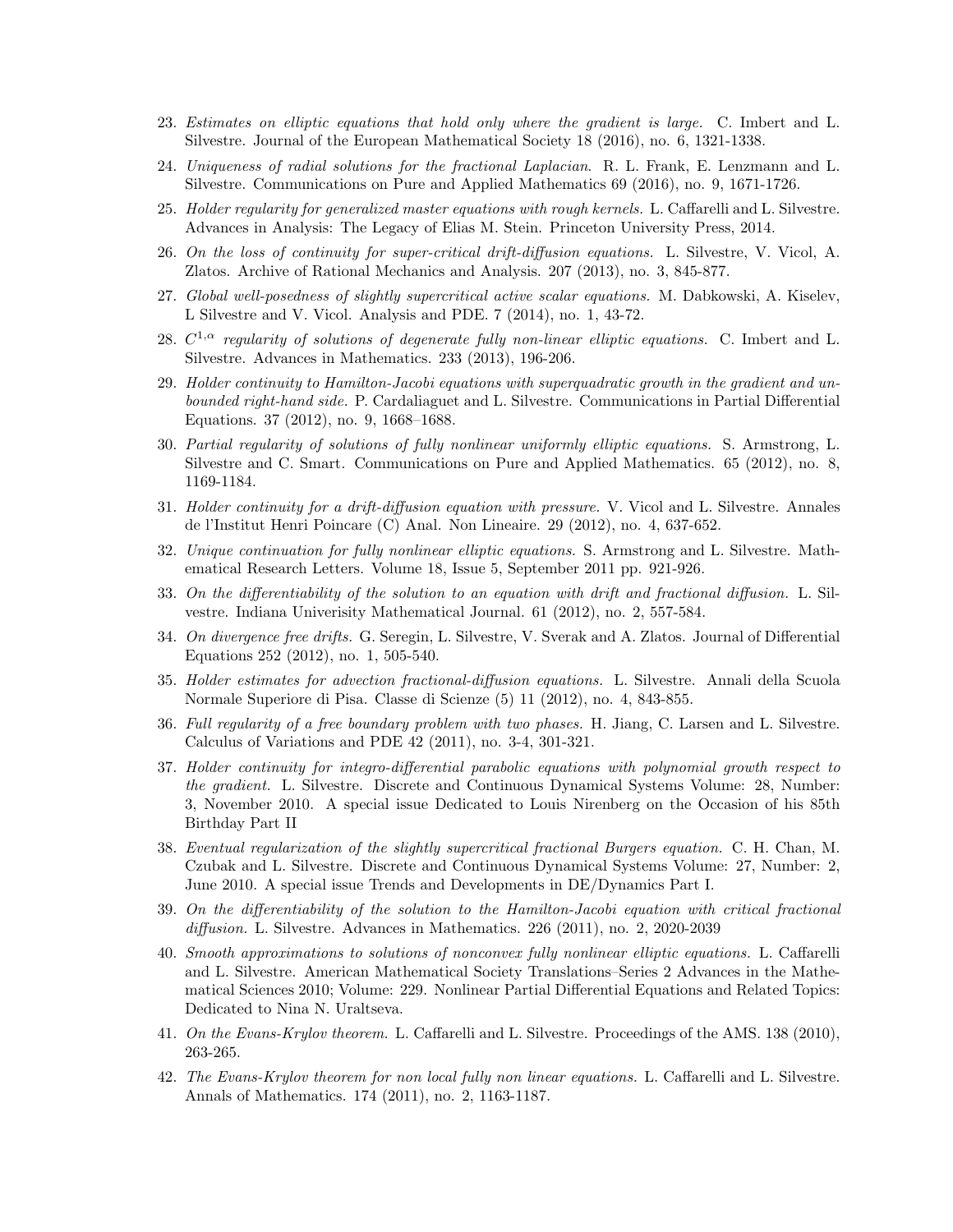- 43. Regularity results for nonlocal equations by approximation. L. Caffarelli and L. Silvestre. Archive of Rational Mechanics and Analysis. Volume 200, Issue 1 (2011), Page 59.
- 44. Eventual regularization in the slightly supercritical quasi-geostrophic equation. L. Silvestre. Annales de l'Institut Henri Poincare (C) Non Linear Analysis 27 (2010), Issue 2, Pages 693-704.
- 45. The Dirichlet Problem for the Convex Envelope A. Oberman and L. Silvestre. Transactions of the AMS 363 (2011), no. 11, 5871-5886.
- 46. Regularity theory for fully nonlinear integro-differential equations. L. Caffarelli and L. Silvestre. Communications on Pure and Applied Mathematics. 62 (2009) Issue 5, 597–638.
- 47. A characterization of optimal two-phase multifunctional composite designs. L. Silvestre. Proc. of the Royal Soc. of London A 463, Number 2086 (2007).
- 48. Regularity estimates for the solution and the free boundary to the obstacle problem for the fractional Laplacian. L. Caffarelli, S. Salsa and L. Silvestre. Inventiones Mathematicae. 171, Number 2 (2008).
- 49. Regularity for the nonlinear Signorini problem. E. Milakis and L. E. Silvestre. Advances in Mathematics. 217, Issue 3 (2008).
- 50. An extension problem related to the fractional laplacian. L. A. Caffarelli and L. E. Silvestre. Communications in Partial Differential Equations, 32 (2007) 8, 1245.
- 51. Regularity of the obstacle problem for a fractional power of the laplace operator. L. E. Silvestre. Communications on Pure and Applied Mathematics. 60 (2007), no. 1, 67–112.
- 52. Issues in homogenization for problems with nondivergence structure. L. A. Caffarelli and L. E. Silvestre. Calculus of variations and nonlinear partial differential equations, 43–74, Lecture Notes in Math., 1927, Springer, Berlin, 2008.
- 53. Hölder estimates for solutions of integro differential equations like the fractional laplace. L. E. Silvestre. Indiana University Mathematical Journal 55 (2006), 1155-1174.
- 54. Regularity for fully nonlinear elliptic equations with Neumann boundary data. E. Milakis and L. E. Silvestre. Communications in Partial Differential Equations 31 (2006), No. 8
- 55. The two membranes problem. L. E. Silvestre. Communications in Partial Differential Equations 30 (2005), no. 1-3, 245–257
- 56. Weak Matrix Majorization. F. D. Martínez Pería, P. Massey and L. E. Silvestre. Linear Algebra Appl. 403 (2005), 343–368.

#### Talks in conferences

- Free Boundary Problems. Theory and Applications. Focus session on obstacle type problems. June 2005, Coimbra, Portugal.
- 2006 AMS Spring Southeastern Meeting. Special Session on Singular Integrals, Geometric Analysis, and Free Boundary Problems. April 1, 2006. Miami, FL.
- 2006 AMS Fall Eastern Section Meeting. Storrs, CT, October, 2006.
- International Conference on Partial Differential Equations and Applications. Beijing Normal University. June 2007, Beijing, China.
- Prairie Analysis Seminar. November 2nd, 2007. Manhattan, KS.
- Recent Trends in Nonlocal Operators and Applications. April 2008. Banff, Canada.
- Free Boundary Problems. Theory and Applications. Focus session on Regularity of free boundaries. June 2008. Stockholm, Sweden.
- Workshop on Geometric PDEs. Institute for Advance Studies. February 2009. Princeton, NJ.
- IV International Symposium on Nonlinear Equations and Free Boundary Problems. Mar del Plata, Argentina, March 2009.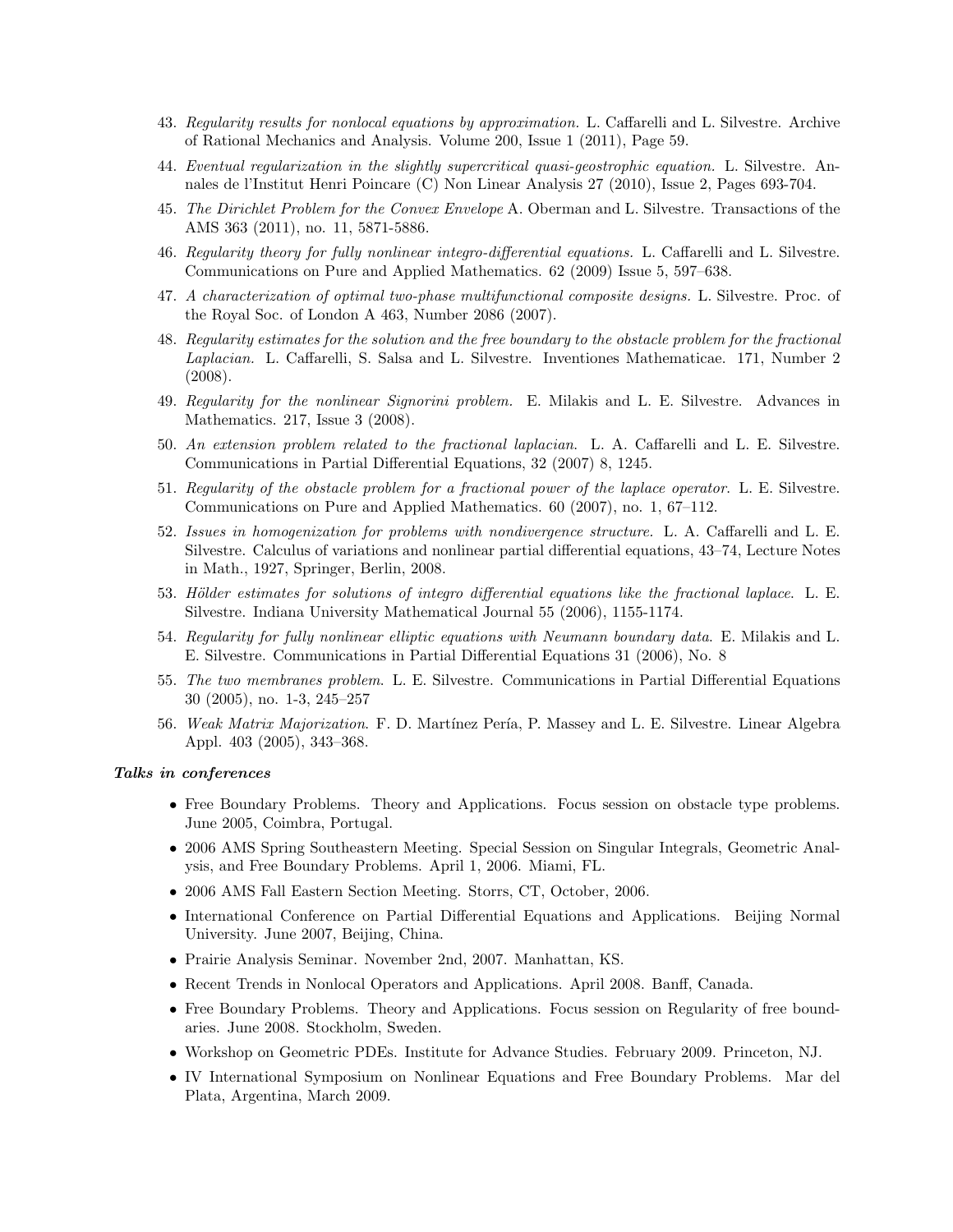- The 3D Euler and 2D Surface Quasi-geostrophic Equations Meeting. American Institute of Mathematics in Palo Alto, CA. April 2009.
- Workshop on Nonlocal equations. Leganes, Spain. July 2009.
- SIAM Conference on Analysis of Partial Differential Equations. Miami. December 2009.
- Conference on Nonlocal operators and partial differential equations. Bedlweo, Poland. June 2010.
- Past Themes and Current developments. A Special Workshop on Nonlinear Partial Differential Equations. Beijing, China, July 2010.
- Nonlinear PDEs. Valparaiso, Chile. January 2011.
- Free Boundary Problems, Theory and Applications. MSRI. Berkeley, CA. March 2011.
- Fronts and Nonlinear PDEs. A conference in honor of Henri Berestycki. Ecole normale suprieure. Paris. June 2011.
- Partial Differential Equations workshop. Oberwolfach. August 2011.
- Progress in Nonlinear Partial Differential Equations. Zhejiang University, Hangzhou, China. June, 2012.
- ERC Workshop on Geometric Partial Differential Equations. Pisa, Italy. September, 2012.
- Recent Advances in PDEs and Fluids. Stanford University. September, 2013.
- Kinetics, non standard diffusions and stochastics: emerging challenges in the sciences. Workshop. UT Austin. May 2014.
- International Congress of Mathematicians. Seoul, South Korea. August 2014.
- Calculus of Variations and Nonlinear Partial Differential Equations. Austin. May 2015.
- 6th Symposium on Analysis and PDEs. Purdue Univ. June 2015.
- Mostly Maximum Principles, Salerno, September 2015.
- Midwest PDE workshop. Michigan State University, November 2015
- Annual meeting of the Argentinian Mathematical Union. Plenary speaker. Argentina. September 2016.
- Rivière-Fabes symposium. University of Minnesota. Minneapolis, April 2017.
- CBMS Nonlocal Dynamics. Illinois Institute of Technology. June 2017.
- Interacting Particle Systems and Parabolic PDEs. Banff. August 2018.
- Workshop on Free Boundary Problems. Columbia University. May 2019.
- Mathematical Frontiers in the Analysis of Many-particle Systems. Cambridge, UK. July 2019.

## Minicourses taught

- Minicourse at INdAM Intensive Period. Pavia, Italy, June 2009.
- Minicourse at Universidad Autonoma de Madrid. Madrid. July 2009.
- Minicourse at the University of Chicago. Concentration period on nonlinear elliptic PDEs. May 2012.
- Minicourse at Bielefeld University, Germany. Summer School 2012 on Nonlocal Operators. July, 2012.
- Recent advances in partial differential equations and applications. Universita degli Studi di Milano. June 2013.
- 11th Workshop on Interactions between Dynamical Systems and Partial Differential Equations (JISD2013). UPC - Barcelona. July 2013.
- Inaugural Chicago Summer School in Analysis. University of Chicago. June 2014.
- Second Chicago Summer School In Analysis. university of Chicago. June 2015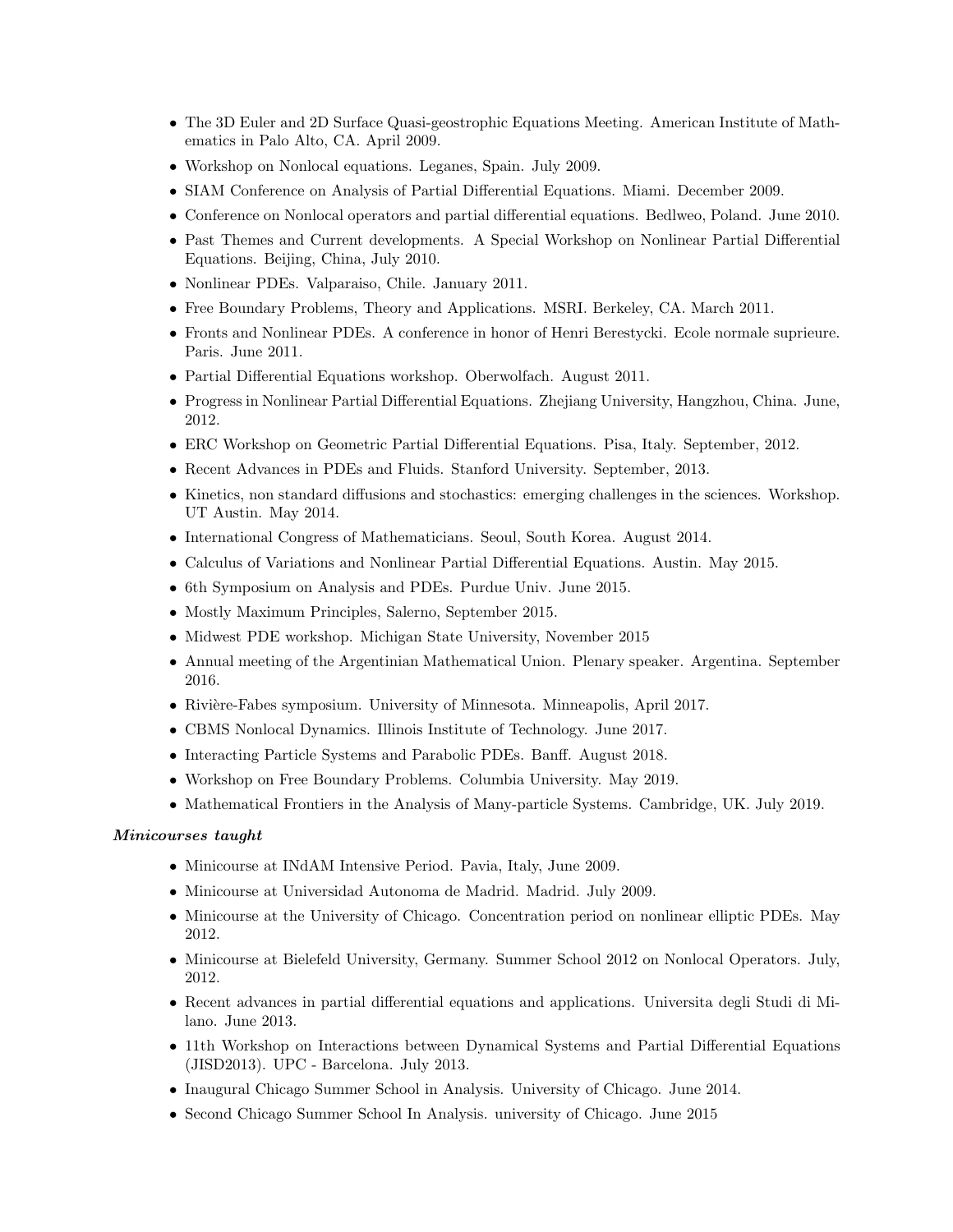• INDAM - Nonlinear PDEs in Geometry and Physics. Cortona. June 2018.

### Talks in university seminars.

- Analysis seminar. Massachusetts Institute of Technology. November 2004.
- Analysis seminar. Royal Institute of Technology (KTH). March 2005. Stockholm, Sweden.
- Seminario di calcolo delle variazioni ed equazioni differenciali. Politecnico di Milano. June 2005. Milan, Italy.
- Geometric Analysis seminar. Princeton University. October 2005.
- PDE seminar. Purdue University. October 2005.
- PDE seminar. Brown University. October 2005.
- Geometry/Analysis Seminar. Columbia University. February 23, 2006.
- PDE Seminar. University of Texas at Austin. August 2006.
- PDE seminar. East China Normal University. June 2007, Shanghai, China.
- Rutgers University. September 18, 2007.
- Geometric Analysis seminar. Princeton University. October 5th, 2007.
- Colloquium. Kansas State University. November 1st, 2007.
- Analysis Seminar. Massachusetts Institute of Technology. February 2008.
- PDE seminar. Universidad de Buenos Aires. July 2008. Argentina.
- Differential Geometry/PDE Seminar. University of Washington. Seattle. January 2009.
- PDE seminar. Carnegie Mellon. March 2010.
- PDE seminar. UT Austin. April 2010.
- PDE seminar. Univerisity of Bonn. July 2010. Germany.
- PDE seminar. Georgia Tech. November 2010.
- Seminar at the departamento de aeronáutica, UNLP. La Plata, Argentina, August 2010.
- Geometric Analysis seminar. Princeton University. February 2011.
- Calderon-Zygmund seminar. University of Chicago. March 2011.
- Analysis seminar. University of Wisconsin, Madison. September 2011.
- Analysis seminar. Northwestern Univerisity. November 2011.
- PDE seminar. Universit Paris-Est Crteil. November 2011.
- Applied Analysis and Computation Seminar. UMass., Amherst. November 2011.
- DG-MP-PDE Seminar. University of British Columbia. January 2012.
- Seminar of Mathématiques appliquées. Collège de France. March 2012.
- Colloquium. Rutgers University. April 2012.
- Colloquium. UCLA. May 2012.
- Seminari d'EDP's i Aplicacions. UPC. Barcelona. September 2012.
- PDE Seminar. Brown University. October 2012.
- Differential Geometry & Geometric Analysis Seminar. Princeton Univerisity. February 2013.
- Joint Caltech/UCLA Analysis seminar. April 2013.
- Recent Advances in Nonlinear Partial Differential Equations. Courant Institute. May 2013.
- Seminario di Equazioni Differenziali. Tor Vergata University in Rome. July 2013.
- PDE seminar. Univ. Paris-Dauphine. October 2013.
- Analysis seminar. Ecole Polytecnique. Paris. October 2013.